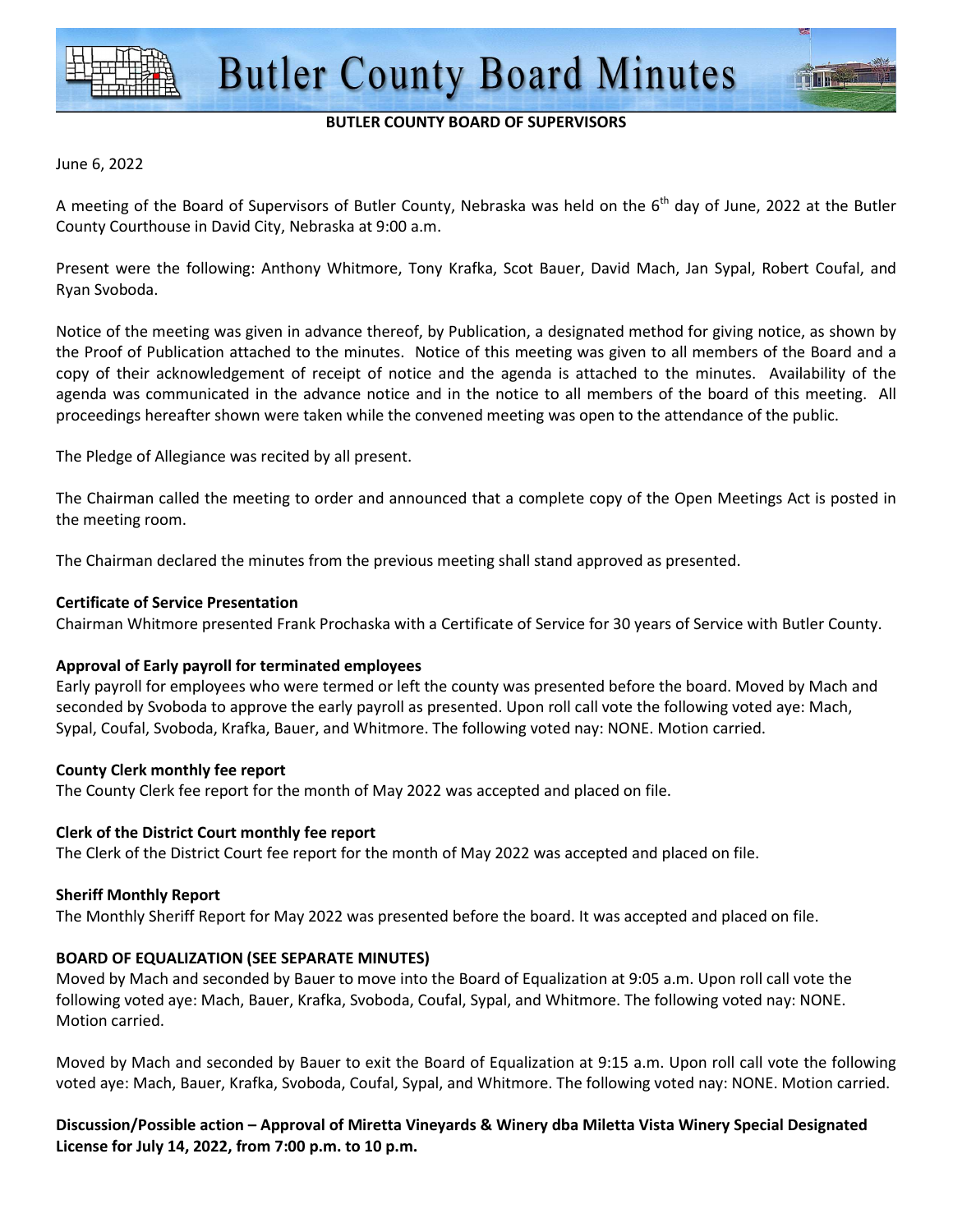Presented before the board was a Special Designated Liquor License for Miretta Vineyards & Winery dba Miletta Vista Winery Special Designated License for July 14, 2022, from 7:00 p.m. to 10 p.m. during the Butler County Fair. Moved by Coufal and seconded by Mach to approve the Special Designated License as presented. Upon roll call vote the following voted aye: Coufal, Sypal, Mach, Bauer, Krafka, Svoboda, and Whitmore. The following voted aye: NONE. Motion carried.

# **Approval of Renewal of Health Reimbursement Arrangement (July 1, 2022 to July 1, 2023)**

Moved by Coufal and seconded by Sypal to approve the renewal of the Health Reimbursement Arrangement with Mid-American Benefits, Inc. Upon roll call vote the following voted aye: Coufal, Sypal, Mach, Bauer, Krafka, Svoboda, and Whitmore. The following voted nay: NONE. Motion carried.

# **Discussion/Approval – Lease of County owned real estate in Linwood Township**

Butler County owns a tract of land in Section 35, Township 16 North, Range 4 East, which is currently leased to Kastl Brothers for the amount of tax owed for the year. Moved by Mach and seconded by Coufal to renew the lease for 1 year, rent amount to be \$343.14. Upon roll call vote the following voted aye: Mach, Sypal, Coufal, Svoboda, Krafka, Bauer, and Whitmore. The following voted nay: None. Motion carried.

# **Blue Valley Behavioral Health Annual Update and Budget Request**

Jon Day, Executive Director for Blue Valley Behavioral Health appeared before the board and presented BVBH's annual report and funding request for 2022-2023. For fiscal year 2022-2023 BVBH is requesting \$5,720.

# **Approval of NIRMA & NIRMA II Renewal Billing Statement (July 1, 2022 to July 1, 2023)**

The board was presented with the annual insurance renewal for NIRMA & NIRMA II. This year there was an annual increase of 6.96% increase for an annual renewal rate of \$183,910. County Clerk Stephanie Laska informed the board that she asked NIRMA to quote a higher liability of Cyber Security Insurance; as a result, NIRMA presented a second invoice. That invoice included a \$5 million liability for cyber related incidents rather than the current \$2 million. This addition would reflect an increase of \$2,378. The board discussed increasing the deductibles to offset the increase for additional cyber security coverage. Moved by Sypal and seconded by Svoboda to increase all deductibles to \$1,000 and include the additional cyber security coverage. As a result of the change the annual insurance billing would be \$184,574 which is an increase of \$664 over the original invoice presented before the board. Chairman Whitmore called for a vote. The following voted aye: Sypal, Coufal, Svoboda, Krafka, Bauer, Mach, and Whitmore. The following voted nay: NONE. Motion carried.

# **Discussion/Possible Action regarding a Windstream utility permit for 2151 Road 22 Dwight, Nebraska**

Highway Superintendent, Randy Isham presented a Windstream utility permit for 2151 Road 22 Dwight, Nebraska before the board. Isham said at this time he is having issues getting Windstream to do line locates in a timely manner and therefore is asking the board to table this permit until they start doing the locates again. He said he is not comfortable digging without the locates. He said if they don't respond in a certain amount of time he can dig without worry about recourse, however, he said he is not comfortable with that idea and would prefer the company to do their line locates. He will put the permit back on the agenda at a later date.

# **Discussion/Possible Action regarding motor grader tires purchase**

Isham informed the board that he needs 20 tires for his motor graders. He received 3 bids; Pomps Tire Service \$1,248 per tire; Bauerbilt \$1,560 per tire; Northside \$950 per tire. He is recommending the purchase of the tires from Northside in David City. He said the tires are a good tire and they are by far the best price for the county. Moved by Mach and seconded by Coufal to approve the purchase of the motor grader tires from Northside for \$950 per tire. Upon roll call vote the following voted aye: Mach, Sypal, Coufal, Svoboda, Krafka, Bauer, and Whitmore. The following voted nay: NONE. Motion carried.

**Discussion/Possible action regarding the purchase of a new ¾ ton pickup with utility box**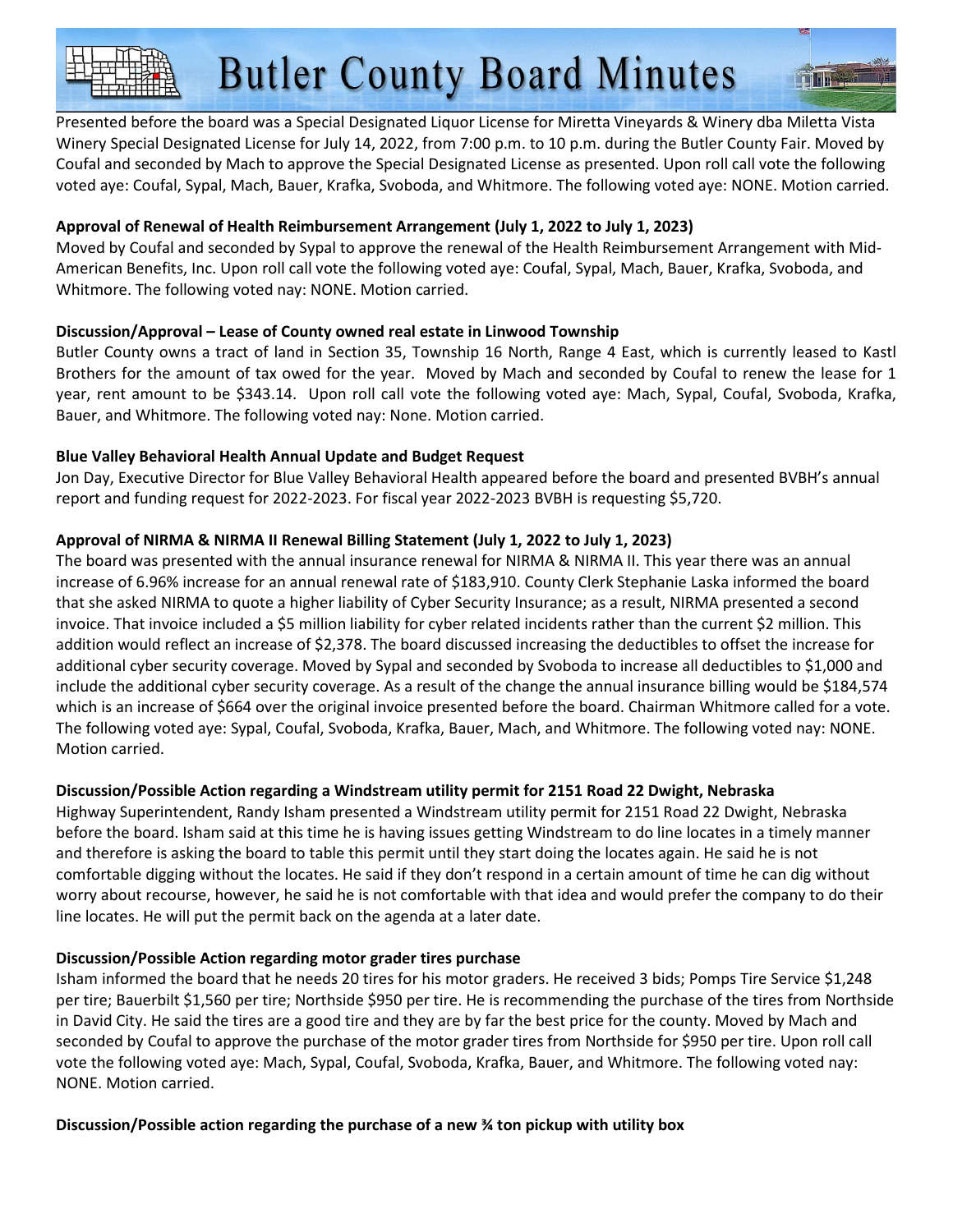Isham informed the board that the current truck they have needs replacement. He will be looking for the most basic vehicle he can find, the RFP will include a utility box. The board told him to get some bids and they will look at them at that time.

# **Discussion/Possible action regarding engineering of 4 bridges for replacement**

Isham informed the board that he has two bridges that need to be replaced that will be 60-foot bridges; engineering costs for those bridges are as follows: Engineering Costs \$19,700; Hydraulic Study \$4,900 and U.S. Army Corp of Engineer Permits: \$1,500 per bridge (\$3,000 total). Isham also said he has 2 bridges that need replacing that are 40-foot bridges; engineering cost for those bridges are as follows: Engineering Cost \$12,850; Hydraulic Study \$4,100 and U.S. Army Corp of Engineer Permits: \$1,500 per bridge (\$3,000 total). Isham informed the board that in the past they have not gotten the permits for the smaller bridges.

Moved by Mach and seconded by Sypal to approve the engineering cost, hydraulic study, and the permits for the 60-foot bridges. Upon roll call vote the following voted aye: Mach, Sypal, Coufal, Svoboda, Krafka, Bauer, and Whitmore. The following voted nay: NONE. Motion carried.

Moved by Mach and seconded by Krafka to approve the engineering cost and hydraulic study for the 40-foot bridges. Upon roll call vote the following voted aye: Mach, Bauer, Krafka, Svoboda, Coufal, Sypal, and Whitmore. The following voted nay: NONE. Motion carried.

## **Update on Roads**

Isham informed the board that they have moved on from cleaning ditches; they are now working to replace culverts throughout the county. He said they do need it to dry out a little before they can start doing that. He said with the rain we just got he will be traveling the roads to see how they held up and getting gravel to the places that need it.

# **Approval of Renewal of IT Services Contract (2022-2023)**

Ed Knott from Applied Connective appeared before the board to explain the new contract and the reason for the significant increase in the contract. He informed the board that they have changed the way they bill; instead of billing by the hour they will be billing per device/user. The board discussed the contract. Moved by Krafka and seconded by Mach to approve the renewal of IT Services Contract with Applied Connective for 2022-2023. Upon roll call vote the following voted aye: Krafka, Bauer, Mach, Sypal, Coufal, Svoboda, and Whitmore. The following voted nay: NONE. Motion carried. **Approval of Official Bond and Oath/Michael Croghan, Platte Township** 

Moved by Mach and seconded by Bauer to approve the oath and bond as presented. Upon roll call vote the following voted aye: Mach, Bauer, Krafka, Svoboda, Coufal, Sypal, and Whitmore. The following voted nay: NONE. Motion carried.

# **Discussion/Possible Action – County Board to designate the printing service for LB 644**

Laska explained that due to new legislation there is a possibility that there will be a joint budget hearing between several different political subdivisions; as a result the county needs to designate a print shop to do the printing for the post cards that will need to be sent out for every parcel in the county. Moved by Mach and seconded by Coufal to designate the Nebraska Print shop for the printing service for the LB 644 postcards. Upon roll call vote the following voted aye: Mach, Sypal, Coufal, Svoboda, Krafka, Bauer, and Whitmore. The following voted nay: NONE. Motion carried.

# **Blue Valley Community Action Annual Report and funding request**

Shari Wurtz-Miller, BVCA's CEO, Heather Lytle and Deb Aegerter appeared before the board to present the annual report for 2021 and funding request for fiscal year 2022-2023. The annual funding request for 2022-2023 is \$6,440.00.

# **District 5 Probation Annual Report and funding request**

Carrie Rodriguez, Chief Probation Officer appeared before the board to present the annual report for 2021 and funding request for fiscal year 2022-2023. The annual funding request for 2022-2023 is \$18,392.44.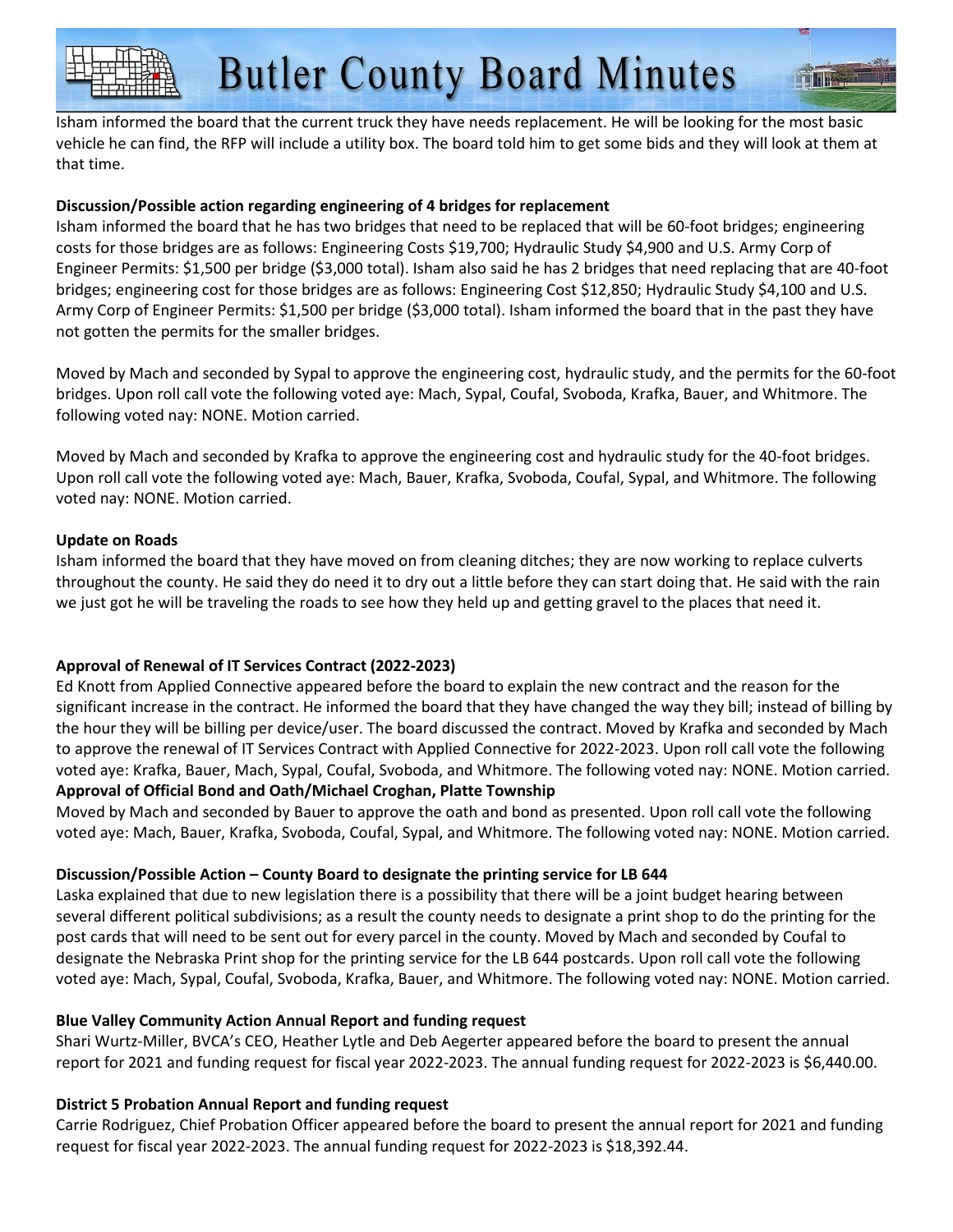# **Butler County Board Minutes**

## **Problem Solving Court Presentation**

Rodriguez presented before the board an interlocal agreement for Problem Solving Court between Butler County, Saunders County and Colfax County. This agreement will replace the current agreement. She also introduced Judge Marroquin and let her speak about Problem Solving Court. Also appearing before the board were Jeanetta & Thomas Albers, graduates of Problem Solving Court. The Albers' shared their journey through Problem Solving Court and expressed how it saved their lives and that without it they would be in prison. The interlocal will be placed on the agenda for June 21 and approved at that meeting.

At 10:42 a.m. the chairman declared the board would take a quick break.

At 10:45 a.m. the board reconvened.

# **Discussion/Possible action regarding increasing meal prices**

Diana McDonald, Senior Center Director, appeared before the board to discuss raising the price of meals due to the increases in prices of food and supplies. She said she would like to increase dine in meal \$0.25 and carry-out & delivery \$0.50. Supervisor Sypal asked if she knows what other Centers charge and if they are increasing their prices. She also didn't think that she was increasing her prices enough. The board asked her to get additional data regarding other center's meal prices and present at the next board meeting.

# **Discussion/Possible action – request for a letter reconfirming support of the Highway 30/64 Corridor bridge and affirmation of commitment of \$10,000 for feasibility study**

Arnie Stuthman appeared before the board requesting the board write a letter of support for the Highway 30/64 Corridor bridge. He said some of the members of the committee are no longer interested in the project and they don't want to see the project stall. A draft of the support letter was presented to the board in which they had no changes. Moved by Krafka and seconded by Bauer to send a letter of support to the Highway 30/64 committee supporting the bridge and affirming the county's \$10,000 commitment to the feasibility study. Upon roll call vote the following voted aye: Krafka, Bauer, Mach, Sypal, Coufal, Svoboda, and Whitmore. The following voted nay: NONE. Motion carried.

#### **Approval of Region V Lease agreement**

 Supervisor Sypal explained that Region V has prepared a triple net lease between the County and Region V. County Attorney Julie Reiter said she reviewed it; however, she had concerns regarding the snow removal portion of the lease. She questioned why the County would be responsible for the snow removal, when they have not been responsible in the past. The lease will be tabled until it is revised.

**Approval and Adoption of Resolution 2022 – 08 Transfer General Fund (Ag Extension to Equipment Sinking Fund**  Moved by Sypal and seconded by Mach to approve Resolution 2022 – 08 as presented. Upon roll call vote the following

voted aye: Sypal, Mach, Bauer, Krafka, Svoboda, Coufal, and Whitmore. The following voted nay: NONE. Motion carried. **BOARD OF SUPERVISORS** 

# **BUTLER COUNTY, NEBRASKA RESOLUTION NO. 2022 – 08**

WHEREAS, the Butler County Board of Supervisors has determined that it is in the best interest of the County for funds to be set aside for the purchase of equipment and vehicles that require specific funding, and

 WHEREAS the Ag Extension Agent Department will be required to set aside and maintain funds for the future purchase of equipment, and

 WHEREAS, said funds, in order to be maintained for the future purchase, must be transferred from the General Fund (Ag Extension Agent Department) to the Equipment Sinking Fund.

NOW, THEREFORE, BE IT RESOLVED, by the Butler County Board of Supervisors that the Butler County Treasurer be hereby directed to transfer \$5,500.00 from the General Fund to the Equipment Sinking Fund.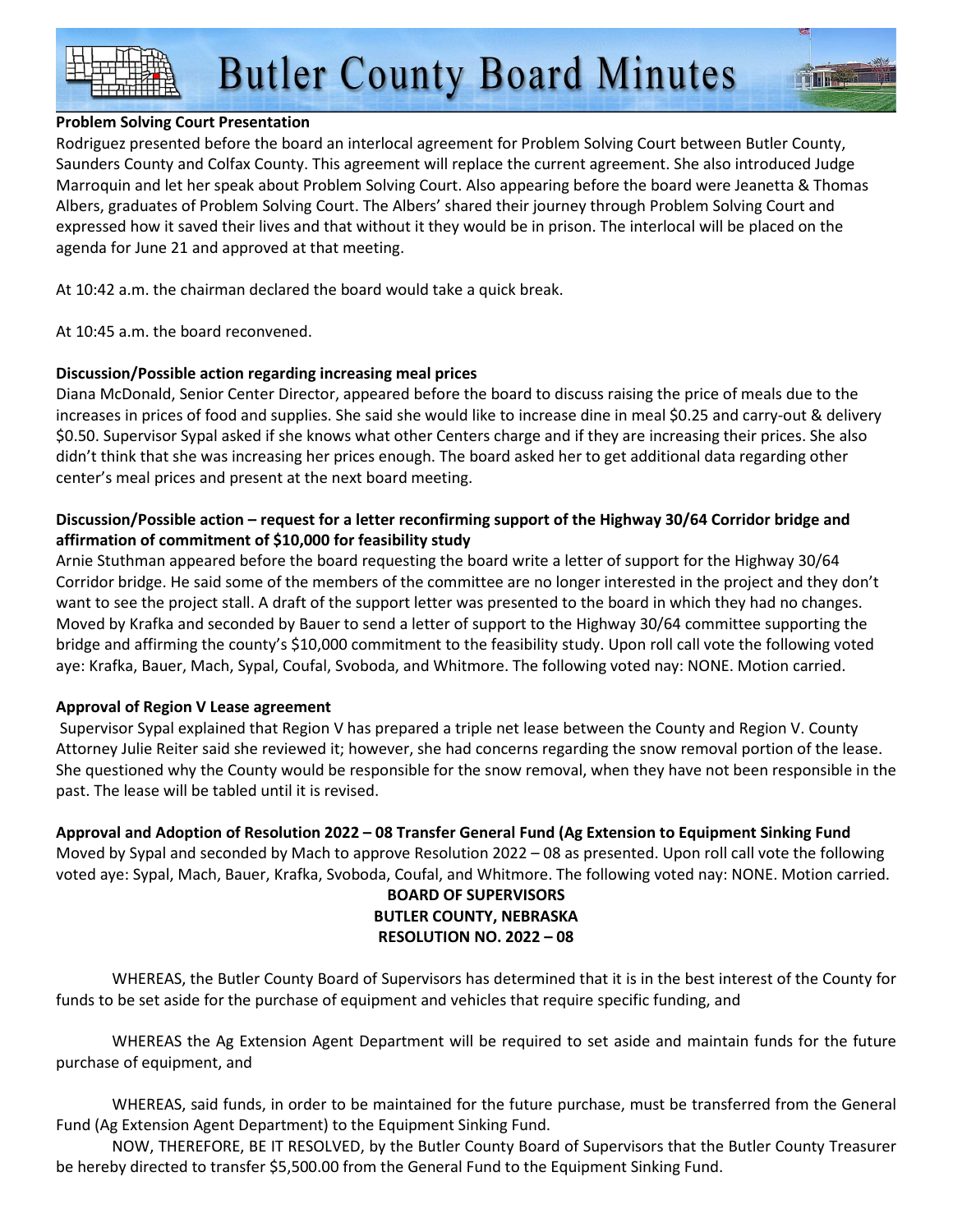#### PASSED AND APPROVED THIS 6TH, DAY OF JUNE, 2022.

| MOVED by Sypal, seconded by Mach, that the above resolution be adopted. Motion carried. |          |                                                                                        |          |
|-----------------------------------------------------------------------------------------|----------|----------------------------------------------------------------------------------------|----------|
| FOR:                                                                                    | AGAINST: | ABSENT:                                                                                | ABSTAIN: |
| /s/Anthony Whitmore                                                                     |          |                                                                                        |          |
| /s/Ryan Svoboda                                                                         |          |                                                                                        |          |
| /s/Robert Coufal                                                                        |          |                                                                                        |          |
| /s/Jan Sypal                                                                            |          |                                                                                        |          |
| /s/David W. Mach                                                                        |          |                                                                                        |          |
| /s/Scot Bauer                                                                           |          |                                                                                        |          |
| /s/Tony Krafka                                                                          |          | Attested to by:                                                                        |          |
|                                                                                         |          | $l_{\rm f}$ $l_{\rm C}$ to a leave $l_{\rm f}$ $l_{\rm f}$ $l_{\rm f}$ and $l_{\rm f}$ |          |

 \_*/s/Stephanie L. Laska*\_\_\_\_\_\_\_\_\_\_\_\_\_\_ Stephanie L. Laska Butler County Clerk

#### **Approval and Adoption of Resolution 2022 – 09 Budget Making Authority**

Moved by Bauer and seconded by Mach to approve Resolution 2022 – 09 as presented. Upon roll call vote the following voted aye: Bauer, Mach, Sypal, Coufal, Svoboda, Krafka, and Whitmore. The following voted aye: NONE. Motion carried.

# **BOARD OF SUPERVISORS BUTLER COUNTY, NEBRASKA RESOLUTION NO. 2022 – 09**

 WHEREAS, Section 23-906, Revised Statutes, State of Nebraska, states in part, that in each county the finance committee of the County Board shall constitute the budget-making authority unless the board, in its discretion, designates or appoints one of its own members or the county clerk, county comptroller, county manager, or other qualified person as the budget making authority, and

WHEREAS, this budget preparer may receive an amount in addition to their salary for this service, and

 WHEREAS, the Butler County Board of Supervisors desires to appoint Stephanie L. Laska, as the Budget Making Authority for Butler County, Nebraska and to authorize payment in the amount of \$2,000.00, to be paid upon completion of the budget document.

 NOW, THEREFORE, BE IT RESOLVED, by the Butler County Board of Supervisors, that Stephanie L. Laska is appointed the Budget Making Authority, to prepare and present the budget for the fiscal year 2022-2023 to the County Board.

 BE IT FURTHER RESOLVED, that said Stephanie L. Laska be granted full authority to comply with Section 23-904 and 23-905 of the Revised Statutes of the State of Nebraska.

PASSED AND APPROVED THIS 6TH, DAY OF JUNE, 2022.

MOVED by Bauer, seconded by Mach, that the above resolution be adopted. Motion carried.

| FOR:                | AGAINST: | ABSENT: | ABSTAIN: |
|---------------------|----------|---------|----------|
| /s/Anthony Whitmore |          |         |          |
| /s/Ryan Svoboda     |          |         |          |
| /s/Robert Coufal    |          |         |          |
| /s/Jan Sypal        |          |         |          |
| /s/David W. Mach    |          |         |          |